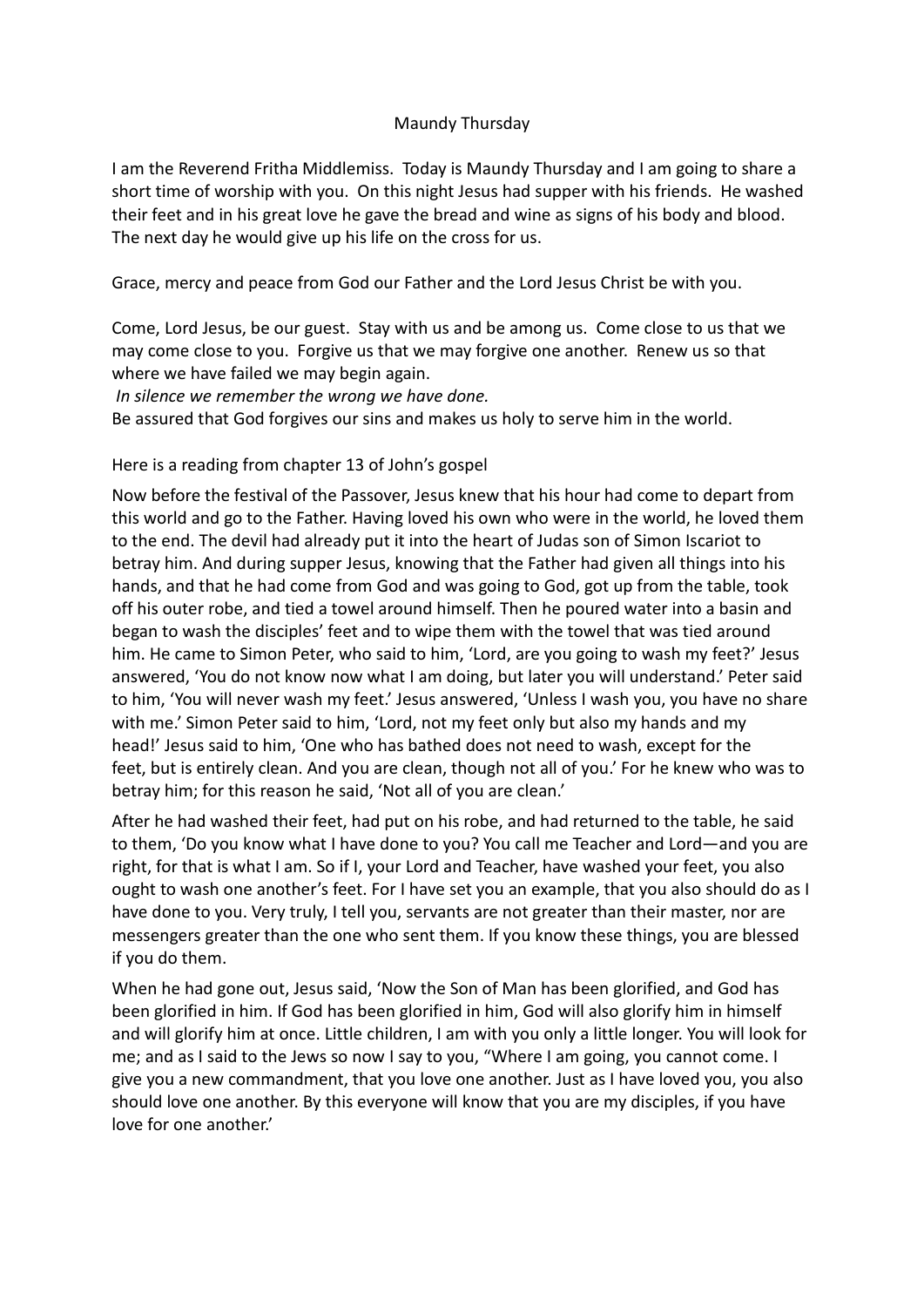'How beautiful on the mountains are the feet of him who brings good tidings,' says Isaiah. Look at your feet. Are they beautiful? Mine aren't, what with bunions, bent toes and hard skin. Why ever did the prophet not say, 'How beautiful are the lips, or the mouth?' But he chose feet and today we are remembering how Jesus chose feet. He did not hold the disciples' hands or hug or kiss them. He spoke to them and to us through their, our, feet. As Jesus and his disciples walked through Israel on those feet Jesus talked a lot about seeing their life's journey as a way of being with God and now he knows where his own feet are to take him. A friend of mine, like me and many of you, is living alone at this crisis time. She and I were talking about how to walk through Passiontide and Holy Week and then to celebrate Easter. She said that for the first time ever, though cut off physically from church, she feels as though she is really living the way of the cross, in isolation, fear for herself and her family and in efforts to do what is right and care for others. So on this hard walk our feet are particularly tired and Jesus takes them in his hands and washes them. In that upper room he did it in a remarkable way. He took off his robe that showed his status and his leadership and dressed himself in the towel of the lowliest slave and as a slave he washed his disciple's feet. Even in carefully organised Maundy Thursday services in church few people feel easy having their feet washed; they are embarrassed and uncomfortable and while having their feet washed they are vulnerable because they can't move. The disciples felt all this and more. Jesus, their leader, the one in whom they had put all their hopes of God coming in glory, was taking the position of a slave. They felt he was degrading himself but he was insistent. If they belong to Jesus and claim the love he offers they must accept the utterly strange world of God; a world in which everyone is equal, traditional hierarchies don't count and love and leadership are measured by the deepest and humblest service. For much of my life I've talked about God's upside down world; of a love that shows no distinction, that exalts the humble; of citizens of God's kingdom who show their loyalty through acts of service. I've known many people who've lived like that but it's taken this pandemic through which we are living to show me that the whole of society can shift towards God's way. First we started honouring low-paid health workers and carers, then brave shop workers and post and bin men and women. We began to understand how much we depend on each other so that now armies of volunteers in everything from the highest scientific research to delivering food supplies to isolated people, are joining to serve society. How can we ensure that this glimpse of God's Kingdom in the middle of danger and sadness, remains after the pandemic ends? Jesus gave very few directions and orders in his life but on this night he issued three, which is why we call today Maundy Thursday. It means commandment Thursday. Jesus commanded that we love each other as he had loved us; told us that we ought to wash one another's feet and then told us to 'do this in remembrance' of him, that is, to take the bread of his body and the wine of his blood, the signs of his utter self sacrifice, and so bring his life into being in our own lives. That was the way Jesus had walked. That is the way he told us to walk. At the end of Matthew's Gospel two women are the first people to meet the risen Christ. Perhaps it is no wonder that it was his feet they grasped when they fell and worshiped him.

## Let us pray together now.

Lord Jesus Christ, you have taught us that what we do for the least of our brothers and sisters we do for you. Give us the will to be the servant of others as you were the servant of all.